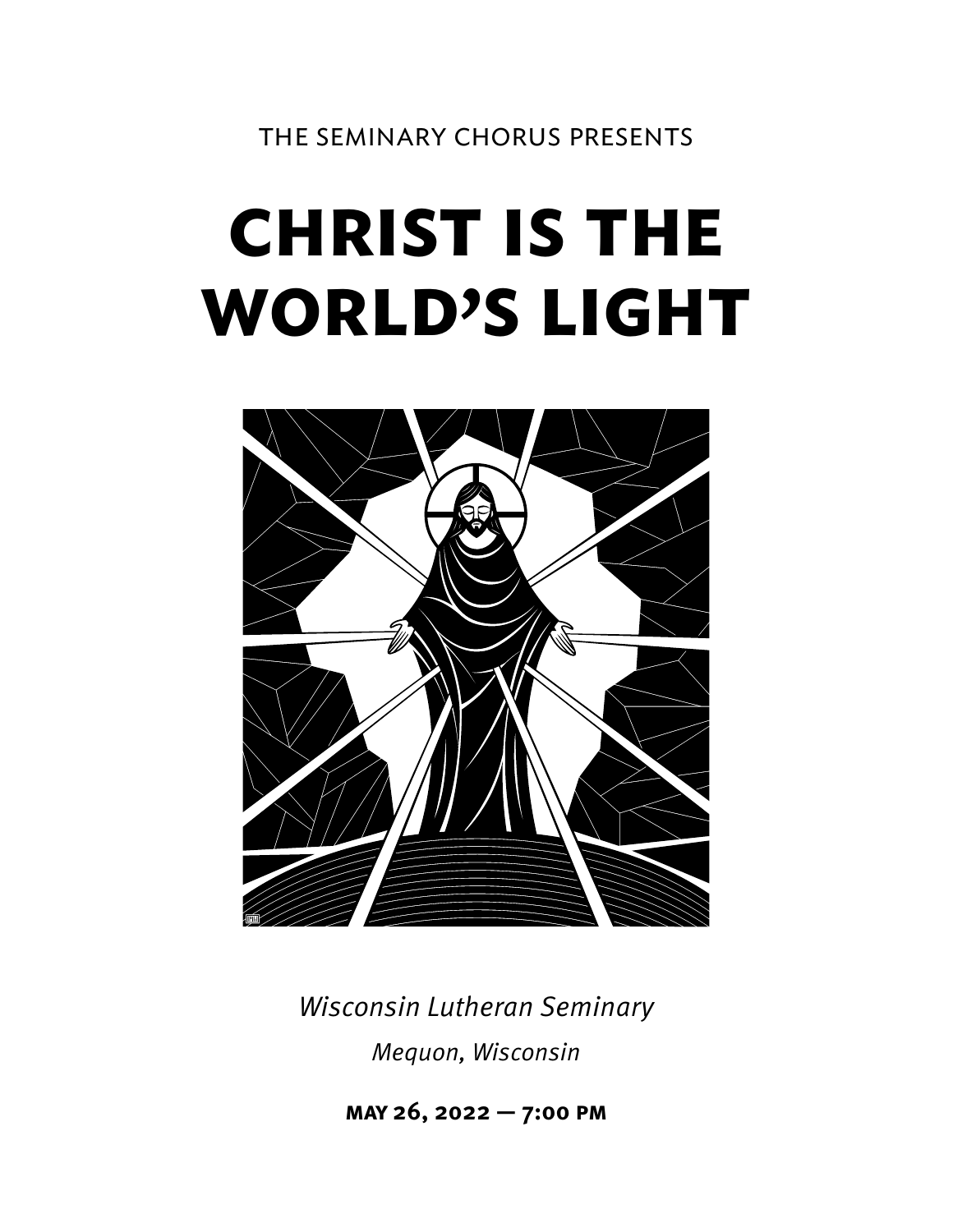# **Wisconsin Lutheran Seminary**

Wisconsin Lutheran Seminary, located in Mequon, Wisconsin, is a post-graduate school owned and supported by the members of the Wisconsin Evangelical Lutheran Synod. Since its founding in 1863, the school has had as its specific purpose to offer theological training for men who desire to enter the pastoral ministry. The seminary carries out this purpose by training all its students to preach and teach the pure gospel of Jesus Christ and to carry out the work of the ministry in accordance with the Holy Scriptures and in conscious agreement with the historical confessions of the Lutheran Church. The seminary's stated goal is to produce pastors who are

Confessional in stance Evangelical in approach Mission-minded in spirit Culturally sensitive Appropriately flexible, and Zealous both to nurture and equip the saints.

Most of the students who attend Wisconsin Lutheran Seminary have been trained at Martin Luther College in New Ulm, Minnesota, and many have attended our synod's preparatory high schools in Watertown, Wisconsin, and Saginaw, Michigan. At the seminary, students enroll in a three-year program of classroom instruction. A fourth year, spent in a congregation under the supervision of its pastor, precedes the senior year. The on-campus curriculum includes both academic courses (scriptural, historical, and doctrinal studies) and professional courses (preaching, worship, teaching, evangelism, administration, counseling, etc.). The seminary's Pastoral Studies Institute provides training for students from diverse ethnic backgrounds and second career candidates who require a specialized curriculum. Students who successfully complete the seminary's course of instruction and are presented by the faculty as candidates for the ministry are assigned to their first field of service by the presidents of the synod's twelve districts. This year 86 students are attending classes on campus; 26 are serving as vicars.

Since 1929 the seminary has been located on a beautiful 80-acre campus in Mequon, a suburb of Milwaukee. The primary campus buildings—chapel, classrooms, library, cafeteria, and dormitories—are under one roof and are situated around a central park-like circle. This complex was designed to resemble the Wartburg Castle, where Martin Luther translated the New Testament into German. A 1000-seat auditorium and gymnasium is located within a short walk of the main complex. Members of the faculty live in homes on the campus.

The seminary also serves pastors who are active in WELS congregations through its *Grow in Grace Institute for Continuing Education*; many are involved in an advanced degree program. The campus hosts a variety of professional seminars, and faculty members are frequent speakers at continuing education events both in the United States and on the synod's world mission fields.

Wisconsin Lutheran Seminary is supported by the mission offerings of WELS congregations, the tuition paid by its students, and private gifts directed to the seminary. Should you desire more information about the seminary, please contact the mission advancement office at 262-242-8100. Find more information about Wisconsin Lutheran Seminary at wisluthsem.org.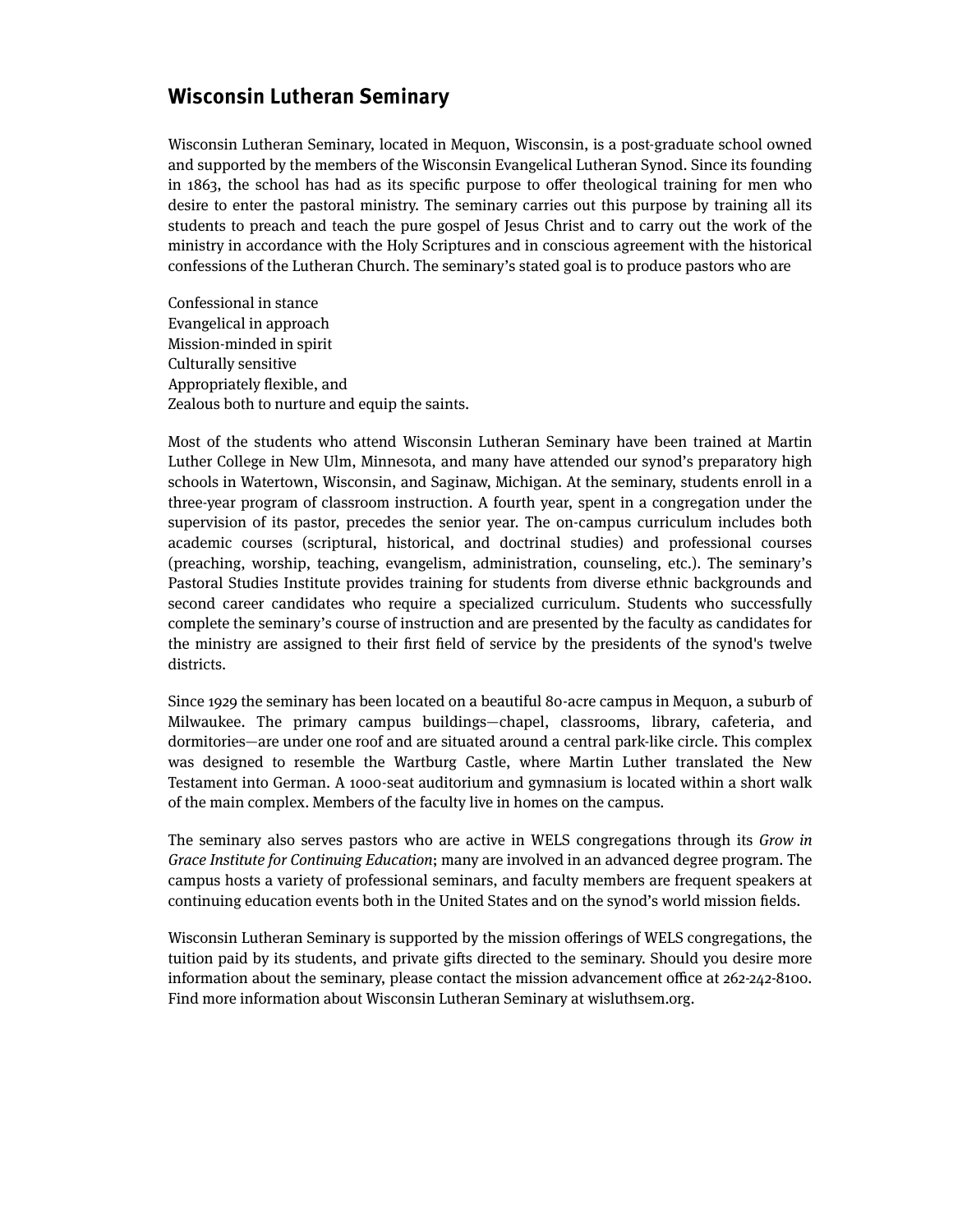# **Christ Is the Word's Light**

# **CRADLE**

# **Betelehemu**

Awa yiori Baba gbojule Awa yiori Baba fehenti Nibo labi Jesu Nibo lagbe bii Betelehemu ilu ara Nibe labi Baba o daju Iyin nifuno Adupe fun o jooni Baba oloreo Iyin fun o Baba Baba toda wasi

*We are glad that we have a Father to trust. We are glad that we have a Father to rely upon. Where was Jesus born? Where was he born? Bethlehem, the city of wonder. That is where the Savior was born for sure. Praise be to him. We thank thee for this day. Gracious Father. Praise be to thee, Merciful Father.*

> *Text: Nigerian, Yoruba dialect Music: Babatunde Olatunji (1927–2003) arr. Wendell Whalum (1931–87)*

# **All Praise to Thee, Eternal Lord**

All praise to thee, eternal Lord, clothed in a garb of flesh and blood; choosing a manger for thy throne, while worlds on worlds are thine alone.

Once did the skies before thee bow; a virgin's arms contain thee now, while angels, who in thee rejoice, now listen for thine infant voice.

A little child, thou art our guest, that weary ones in thee may rest; forlorn and lowly is thy birth that we may rise to heav'n from earth. Thou comest in the darksome night to make us children of the light, to make us in the realms divine, like thine own angels, round thee shine.

All this for us thy love hath done; by this to thee our love is won! For this we tune our cheerful lays and sing our thanks in ceaseless praise!

> *Text: Martin Luther (1483–1546), tr. Anonymous Music: puer nobis, 15th century adapt. Michael Praetorius (1571–1621) arr. Robert Denham, 2007*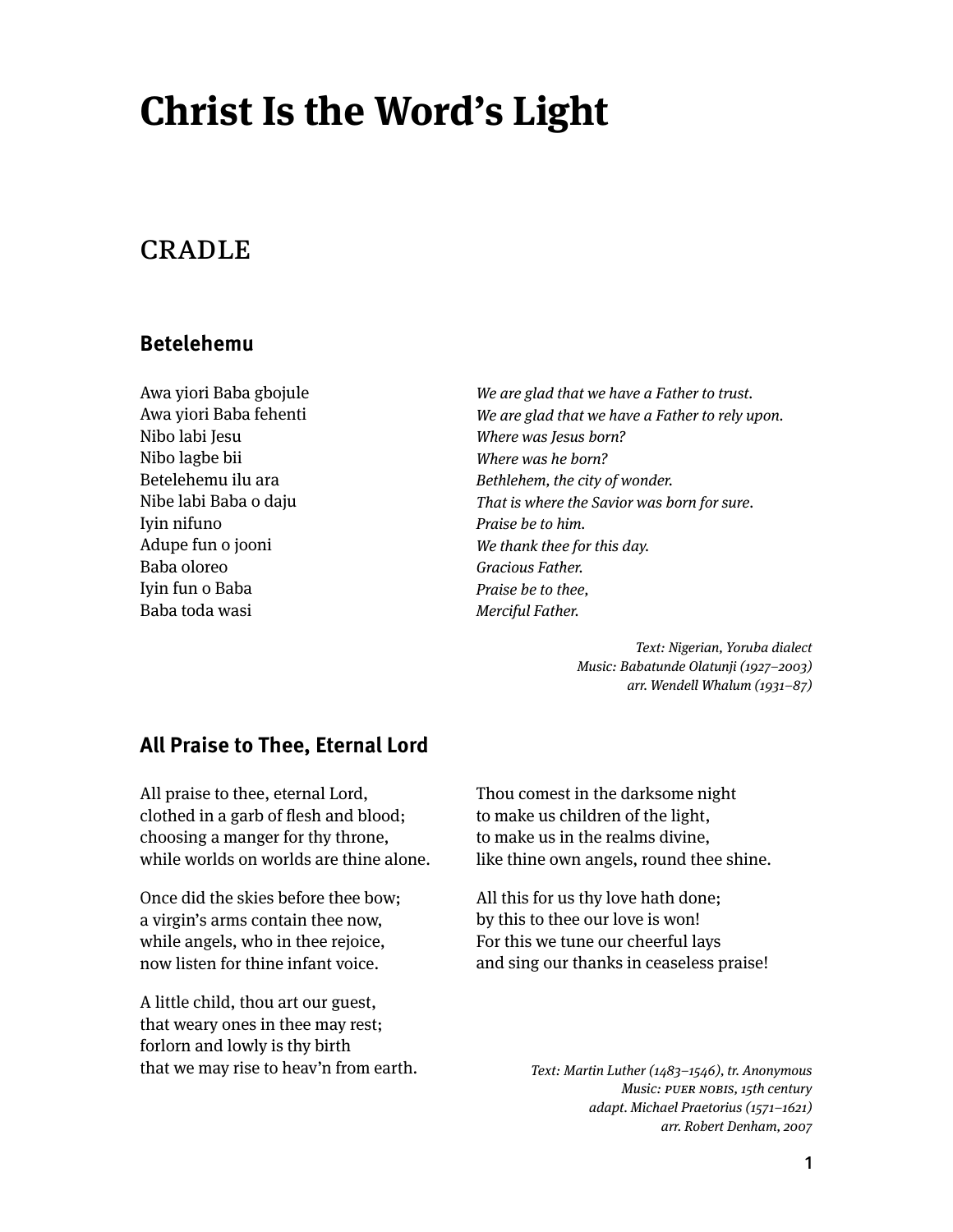# **CROSS**

# **Sing, My Tongue**

- 1 Sing, my tongue, the glorious battle; sing the ending of the fray. Now above the cross, the trophy, sound the loud triumphant lay. Tell how Christ, the world's Redeemer, as a victim won the day.
- 2 Tell how, when at length the fullness of th' appointed time was come, he, the Word, was born of woman, left for us his Father's home, blazed the path of true obedience, shone as light amidst the gloom.
- 3 Thus, with thirty years accomplished, he went forth from Nazareth, destined, dedicated, willing, did his work and met his death; like a lamb he humbly yielded on the cross his dying breath.
- 4 O cross, true sign of triumph, be for all the noblest tree; none in foliage, none in blossom, none in fruit your equal be; symbol of the world's redemption, for your burden makes us free.
- 5 Unto God be praise and glory; to the Father and the Son, to th' eternal Spirit honor now and evermore be done. Praise and glory in the highest, while the timeless ages run!

*Text: Venantius Honorius Fortunatus (530–609) tr. John Mason (1818–1866) alt. Tune: fortunatus new, Carl F. Schalk arr. John Ferguson*

# **Crucifixus**

Crucifixus etiam pro nobis sub Pontio Pilato, passus et sepultus est.

*For our sake he was crucified under Pontius Pilate. He suffered death and was buried.*

> *Antonio Lotti (1667–1740) arr. Archibald T. Davison*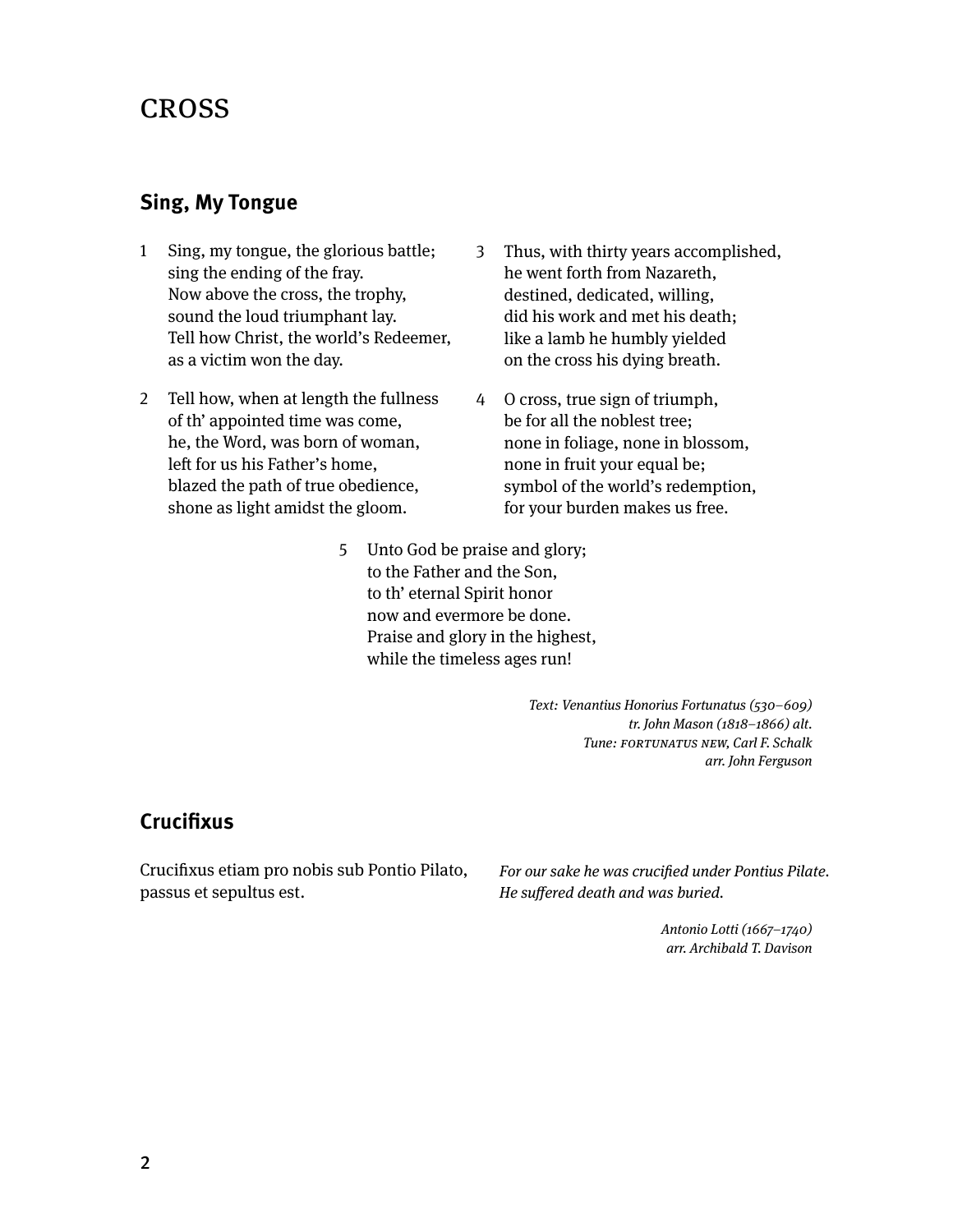# **COMFORT**

### **I Will Wait for You**

### The assembly sings the stanzas in **bold**.

- 1 Lord, from the depths I call to you; Lord, hear me from on high and give attention to my voice when I for mercy cry.
- **2 Lord, in your presence who can stand, if you our sins record? But yet forgiveness is with you, that we may fear you, LORD.**

Out of the depths I cry to you, in darkest places I will call; incline your ear to me anew, and hear my cry for mercy, Lord.

Were you to count my sinful ways, how could I come before your throne? Yet full forgiveness meets my gaze; I stand redeemed by grace alone.

*I will wait for you, I will wait for you; On your word, I will rely. I will wait for you, surely wait for you; till my soul is satisfied.*

So put your hope in God alone; take courage in his power to save. Completely and forever won by Christ emerging from the grave.

Now he has come to make a way, and God himself has paid the price, that all who trust in him today find healing in his sacrifice.

*I will wait for you, I will wait for you; through the storm and through the night. I will wait for you, surely wait for you; for your love is my delight.*

- 3 I wait—my soul waits—for the LORD. My hope is in his word. More than the watchman waits for dawn, my soul waits for the Lord.
- **4 O Israel, put your hope in God, for mercy is with him and full redemption. From their sins his people he'll redeem.**

*Text and music: Jordan Kauflin, Matt Merker, Keith Getty, and Stuart Townend*

**Devotion Nathan Savage** President of the WLS Chorus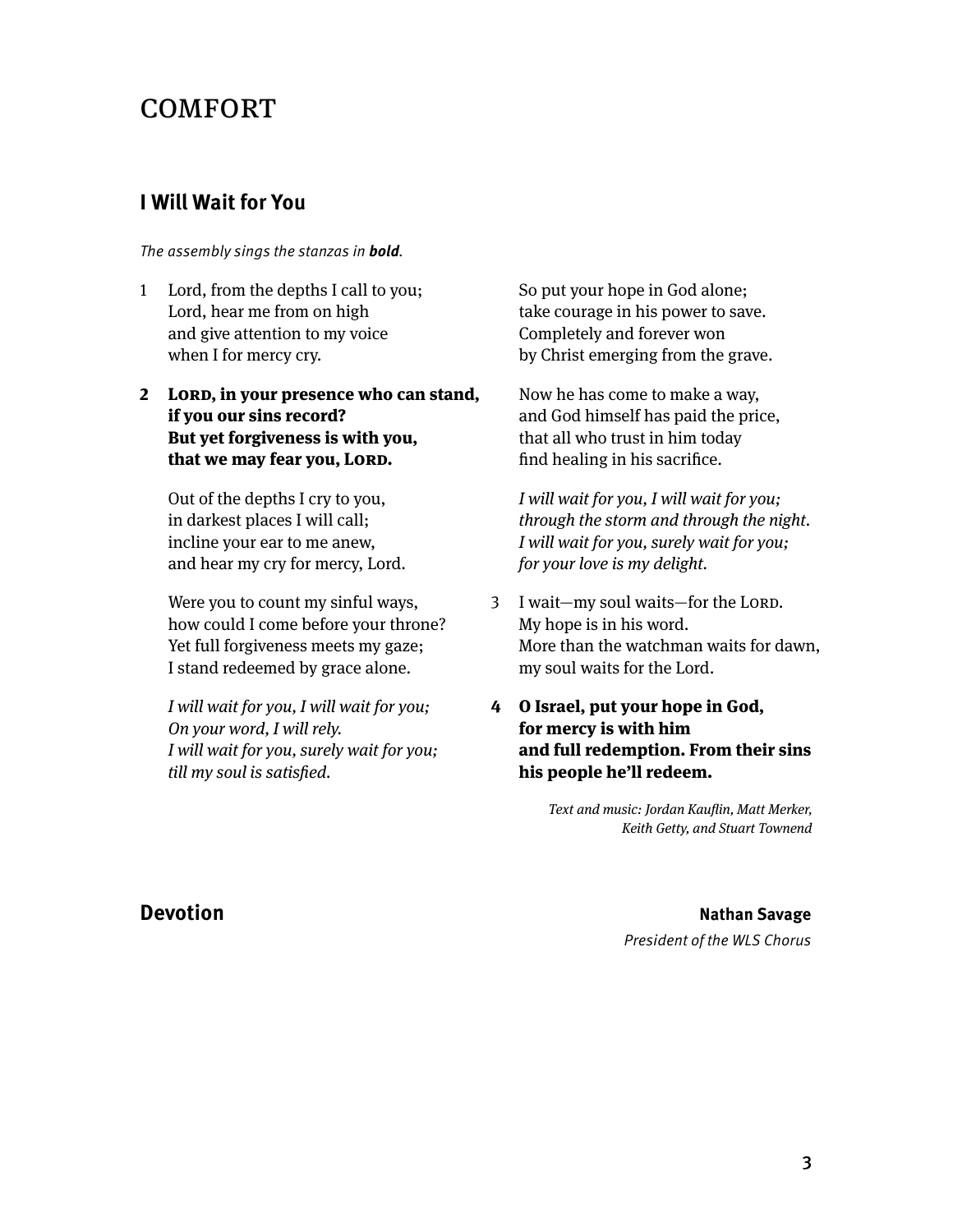# **CROWN**

Stand as the hymn is introduced.

# **Awake, My Heart with Gladness**

1 A - wake, my heart, with glad  $ness$ what see to 2 The foe umph shout ed when Christ in tri lay 3 This is sight that glad denswhat  $\mathbf a$ peace it 4 Now I will cling for - ev er to Christ, my tal 5 He brings me the that leads to por to done! Now, af - ter gloom day is and sad ness, comes in the tomb: but  $\log$ , he now is rout ed, his does im - part! Now noth - ing ev er sad dens the Sav ior dear. My Lord will leave me nev er; with where - on this rhyme bliss un - told, im tal is mor forth the  $g$ lo rious sun. My Sav - ior there was gloom. For Christ boast is turned to  $a$ is gain with in heart. No gloom shall joy my ev er He rends death's him  $\bf{I}$ need not fear.  $\mathbf{i}$ ron found "Who there in script of gold: my cross has laid where our bed must be made when to the glo - rious  $- ry$ who free; vic he in to is shake,  $no$ foe shall  $ev$ er take the hope which he breaks through chain; sin and pain. He shat ters  $\sim$ shared finds here pre - pared; who there with a crown realms of light our spir  $\omega_{\rm{eff}}$ it wings its flight. umphed strong to save has tri o'er the grave. God's Son in love for me has won. own hell's dark thrall; fol  $low$ him through all.  $\mathbf{I}$ has died glo ri - fied." me shall here be

1-2: All 3: Chorus 4-5: All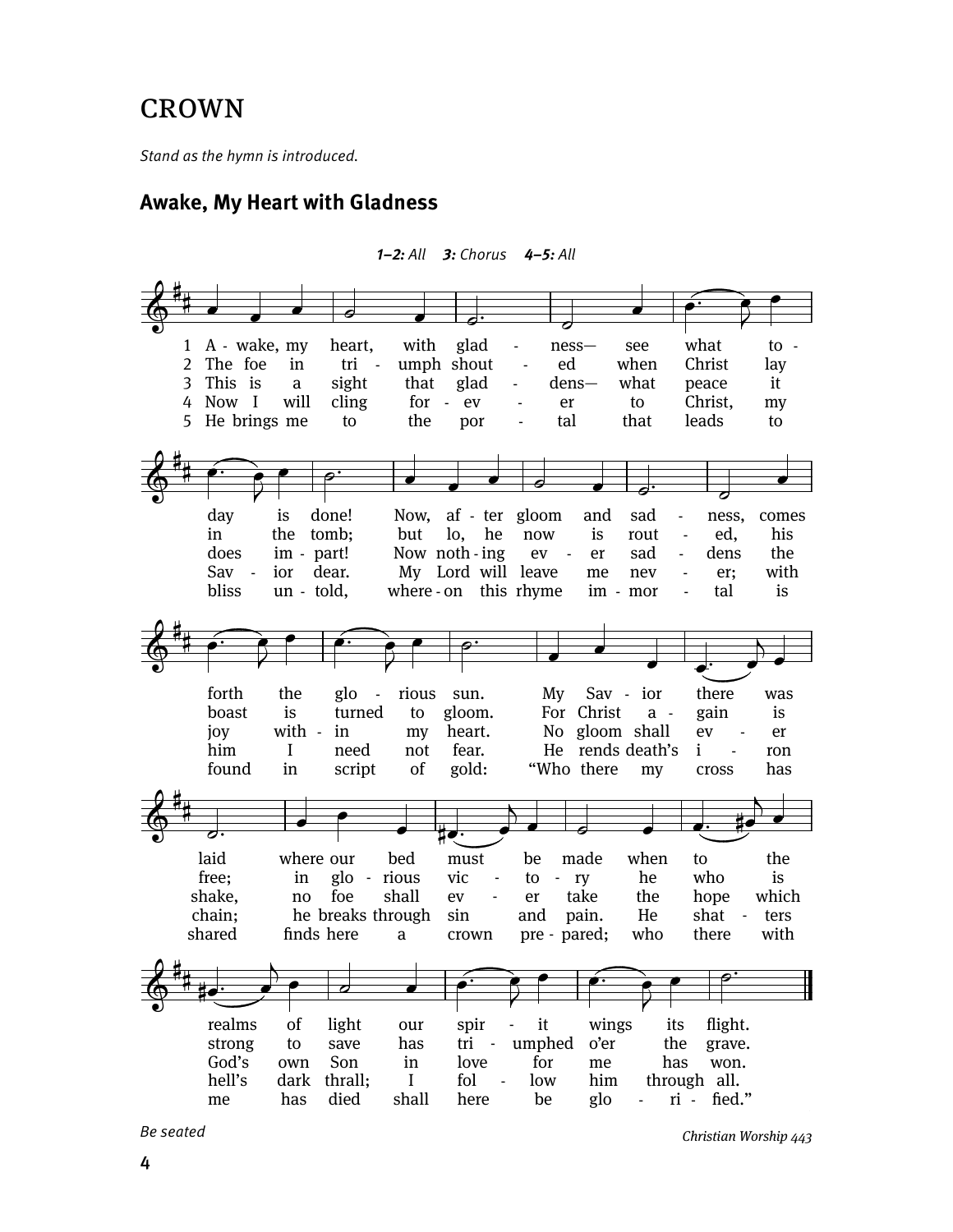# **CONFIDENCE**

## **Jesus, Priceless Treasure**

| Jesus, priceless treasure,         |
|------------------------------------|
| fount of purest pleasure,          |
| truest friend to me.               |
| Ah, how long in anguish            |
| shall my spirit languish,          |
| yearning, Lord, for thee?          |
| Thou art mine,                     |
| O Lamb divine!                     |
| I will suffer naught to hide thee; |
| naught I ask beside thee.          |

Hence, all earthly treasure! Jesus is my pleasure, Jesus is my choice. Hence, all empty glory! Naught to me thy story told with tempting voice. Pain or loss or shame or cross shall not from my Savior move me since he deigns to love me.

Hence, all fear and sadness! For the Lord of gladness, Jesus, enters in. Those who love the Father, though the storms may gather, still have peace within. Yea, whate'er I here must bear, thou art still my purest pleasure, Jesus, priceless treasure!

> *Music: Dietrich Buxtehude (1636–1707) BuxWV 60: II, V, VII ed. William Braun*

### **Pass Me Not, O Gentle Savior**

*Savior, hear my humble cry; while on others thou art calling, do not pass me by.*

Pass me not, O gentle Savior, hear my humble cry; while on others thou art calling, do not pass me by. *Refrain*

Trusting only in thy mercy, would I seek thy face; heal my wounded, broken spirit. Save me by thy grace! *Refrain*

> *Text: Fanny Crosby (1820–1915) Music: Mary McDonald, 2006*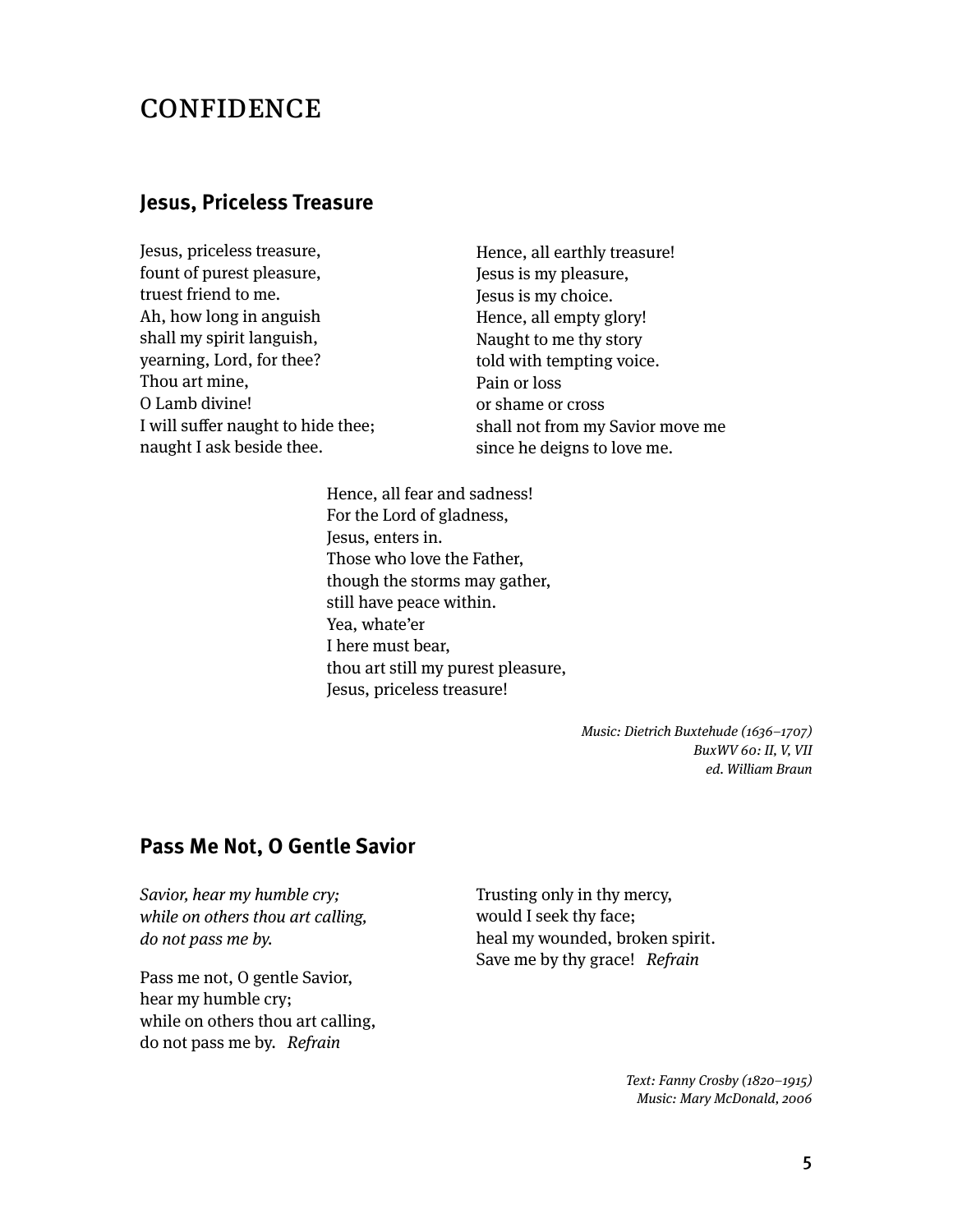# **CHURCH**

### **The Church's One Foundation**

The Church's one foundation is Jesus Christ, her Lord; she is his new creation by water and the Word. From heav'n he came and sought her to be his holy bride; with his own blood he bought her, and for her life he died.

Elect from ev'ry nation, yet one o'er all the earth; her charter of salvation: one Lord, one faith, one birth. One holy name she blesses, partakes one holy food, and to one hope she presses, with ev'ry grace endued.

The Church shall never perish. Her dear Lord, to defend, to guide, sustain, and cherish, is with her to the end. Tho' there be those that hate her and strive to see her fail, against both foe and traitor she ever shall prevail.

Mid toil and tribulation and tumult of her war she waits the consummation of peace forevermore till with the vision glorious her longing eyes are blest, and the great Church victorious shall be the Church at rest.

> *Text: Samuel J. Stone (1839–1900) abr. alt. Tune: aurelia, Samuel S. Wesley (1810–1876) arr. A. O. Lehmann*

### **Ubi Caritas**

Ubi caritas et amor, Deus ibi est. Congregavit nos in unum Christi amor. Exsultemus et in ipso jucundemur. Timeamus et amebas Deum vivim. Et ex corde diligamus nos sincero. Amen.

*Where there is love and affection, there is God. Christ's love has gathered us into one. Let us rejoice and be glad in it! Let us fear and love the living God. And from a pure heart hold each other dear. Amen.*

*Ola Gjeilo, 2007*

### **Musical Offering Come, Thou Fount of Every Blessing**

*Music: NETTLETON, J. Wyeth, "Repository of Sacred Music," 1813 Setting: Wendy L. Stevens*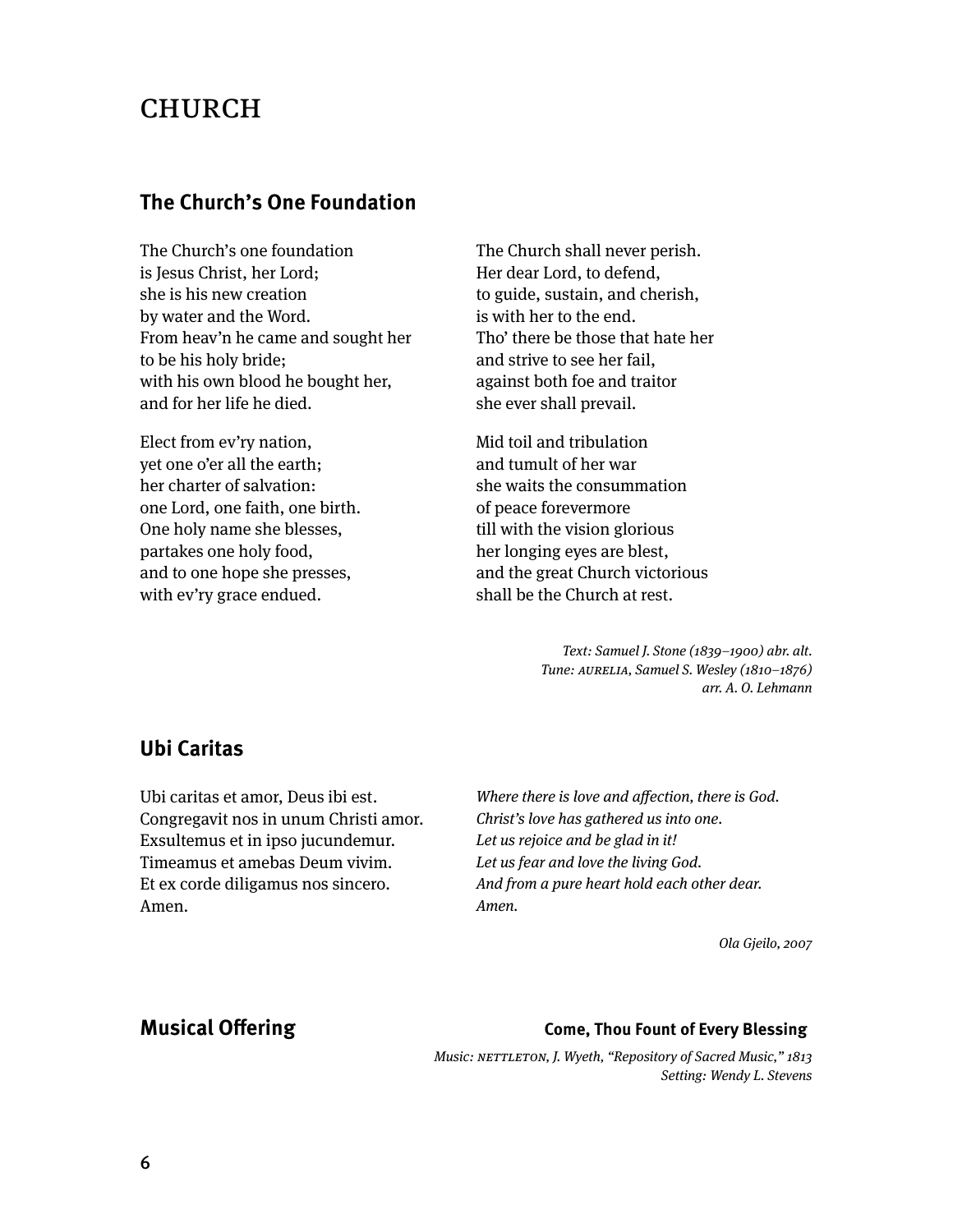# **Offering**

*Cash gifts and checks made out to Wisconsin Lutheran Seminary assist the Chorus to cover the significant costs of serving congregations around the WELS. To give an offering electronically, visit the seminary's website, wisluthsem.org. Click on "Give" and designate "The Seminary Chorus."*

# consummation

# **Is He Worthy?**

Do you feel the world is broken? We do. Do you feel the shadows deepen? We do. But do you know that all the dark won't stop the light from getting through? We do. Do you wish that you could see it all made new? We do.

Is all creation groaning? It is. Is a new creation coming? It is. Is the glory of the Lord to be the light within our midst? It is. Is it good that we remind ourselves of this? It is.

*Is anyone worthy? Is anyone whole? Is anyone able to break the seal and open the scroll? The Lion of Judah, who conquered the grave, He is David's Root and the Lamb who died to ransom the slave. Is he worthy? Is he worthy of all blessing and honor and glory? Is he worthy of this? He is.*

Does the Father truly love us? He does. Does the Spirit move among us? He does. And does Jesus, our Messiah, hold forever those he loves? He does. Does our God intend to dwell again with us? He does. *Refrain*

From every people and tribe, every nation and tongue, he has made us a kingdom and priests to God to reign with the Son. Is he worthy? Is he worthy of all blessing and honor and glory? Is he worthy? Is he worthy of this? He is.

> *Text and music: Andrew Peterson and Ben Shive arr. Heather Sorenson*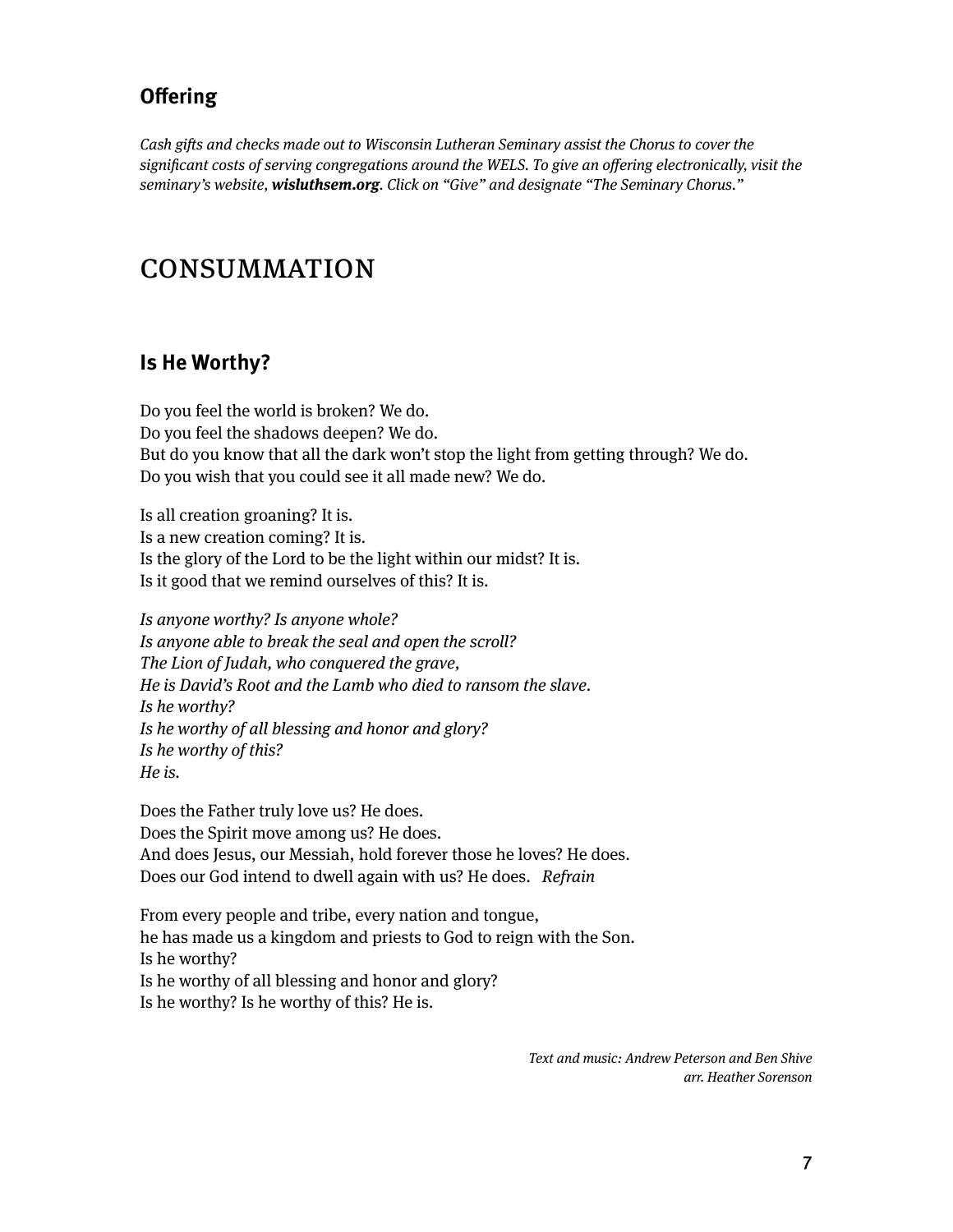# **O How Glorious Is the Kingdom**

O how glorious is the Kingdom wherein all the Saints rejoice with Christ. Clothed in white robes they follow the Lamb whithersoever he goeth.

> Text: Revelation 7:9, para. Basil Harwood (1859-1949) Music: Philip W. J. Stopford, 2015

Stand as the hymn is introduced.

# **Christ Is the World's Light**

1 Christ is the world's light. Christ and none oth born er: in our 2 Christ the Christ and none oth - er: is world's peace, no one can is the world's life, Christ and none oth - er; once for 3 Christ sold 4 Give God the God and none oth - er; give God the glo  $\sim$ ry, dark-ness, he be - came our broth - er. If we have seen him, serve him and de - spise an - oth - er. Who else u - nites us, mur-dered here, our broth - er. who re-deemed us sil - ver, He glo - ry, Spir - it, Son, and Fa - ther; give God the  $g$ lo - ry, we have seen the Fa - ther:  $Glo$  -  $rv$ God on high! to Glo - ry one with God the Fa - ther? God high! to on reigns with God the Fa - ther:  $Glo -$ God high! ry to on God with us, our broth - er: Glo - ry to God on high!

Christian Worship 515

**Be seated** 

1: All  $2:$  Chorus  $3-4:$  All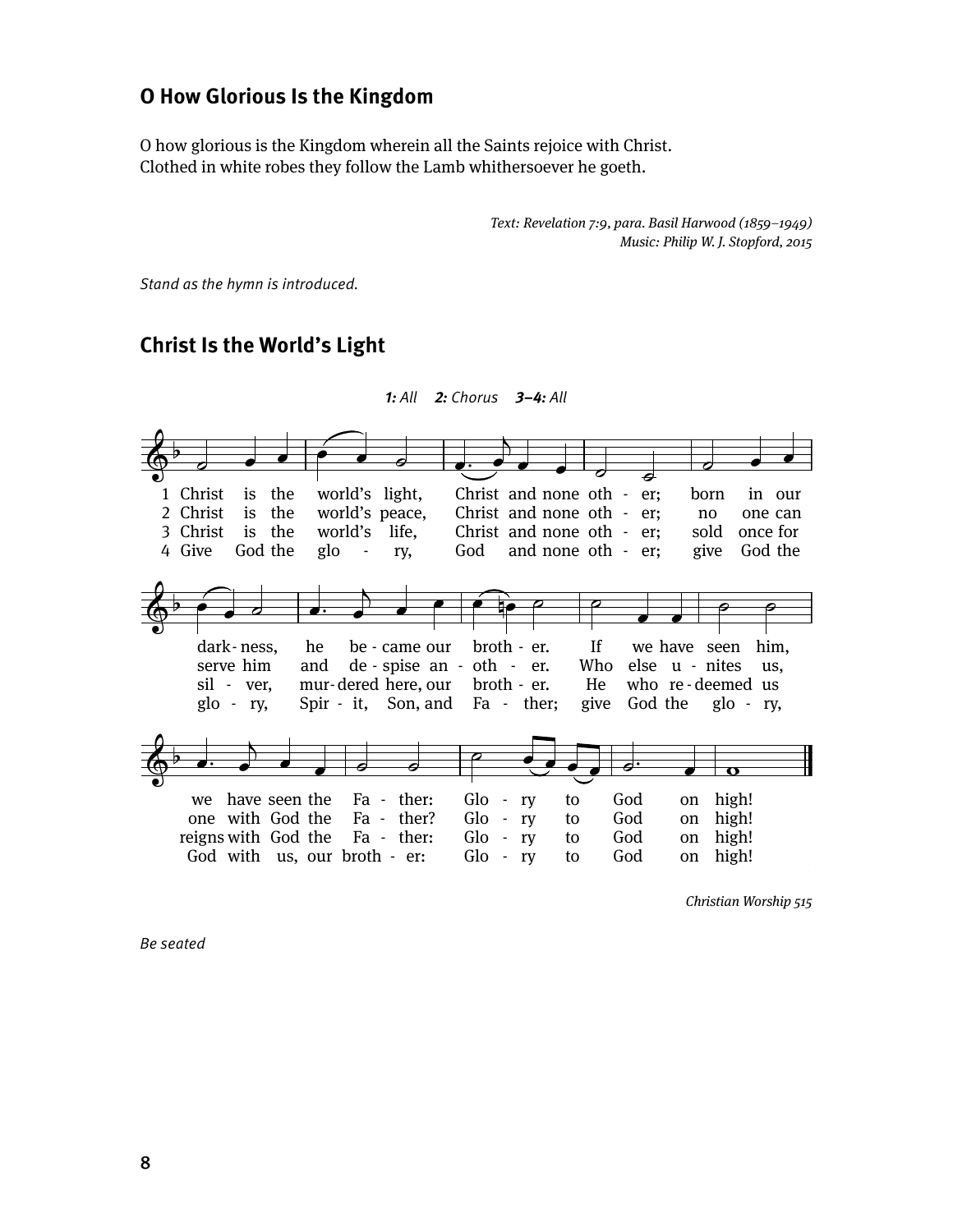# **Lord, When Your Glory I Shall See**

Commissioned in 1992 to honor the ministry of Pastor Kurt Eggert, this anthem has become the signature anthem of the Chorus and concludes every concert and appearance.

Lord, when your glory I shall see And taste your kingdom's pleasure, Your blood my royal robe shall be, My joy beyond all measure! When I appear before your throne, Your righteousness shall be my crown; With these I need not hide me. And there, in garments richly wrought, As your own bride I shall be brought To stand in joy beside you.

> *Text: Paul Gerhardt (1607–76) tr. The Lutheran Hymnal, 1941, alt. Tune: Kurt J, Eggert (1923–93) arr. Carl F. Schalk, 1992*

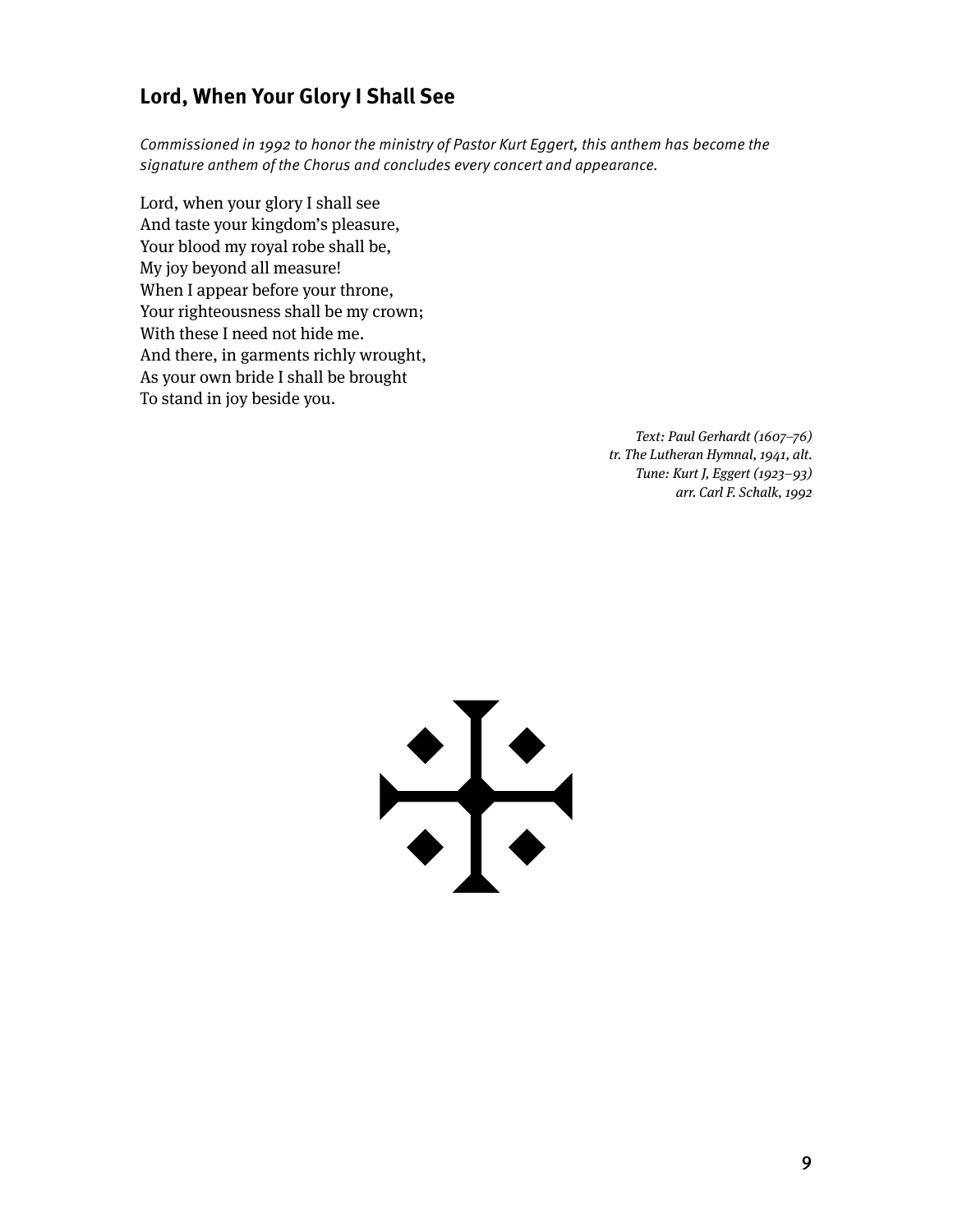# the seminary chorus

# **CDs Available**

CDs of recent recordings by the Seminary Chorus are for sale in the narthex following services for \$10. *By Grace Alone* is the program of the 2018 chorus tour. *The Seminary Chorus: Across the Years, Across the Miles* contains highlights of recordings from 1995 to 2016.

# **The Seminary Chorus**

For 90 years the Seminary Chorus has appeared regularly in congregations of the Wisconsin Synod to proclaim the Word of God in song and to represent the ministry of Wisconsin Lutheran Seminary. Membership in the chorus is open to all students, and the group rehearses three times each week. The choir presents an annual Christmas concert, performed twice on the second Sunday in December, to several thousand guests. A concert is held the evening before the seminary's graduation service in May. The chorus regularly participates in worship at Wisconsin congregations during the school year. The chorus will bring God's Word in song to WELS churches in Illinois, Kentucky, Tennessee, Georgia, and the Carolinas during spring break this April.

# **Professor Aaron Christie**

Professor Christie served as a parish pastor for 23 years in Antioch, IL, and Waukesha, WI, before transitioning to Wisconsin Lutheran Seminary in July of 2020. He serves the seminary as dean of chapel and professor of worship and homiletics. Professor Christie serves the synod at large as chair of the hymnal project's Hymnody Committee, as a member of the Commission on Worship, the Institute for Worship and Outreach, and as a regular presenter for Schools of Worship Enrichment. In addition to his training as a pastor, he holds the master of church music degree from Concordia University Wisconsin.

**Christ Is the World's Light**. Text: Fred Pratt Green, 1903–2000, alt. Tune: K. Lee Scott, b. 1950 Text: © 1969 Hope Publishing Co. Tune: © 2004 Concordia Publishing House.

Artwork © 2018 Ian M. Welch. All rights reserved.

Texts are reprinted with permission under onelicense.net # A-71473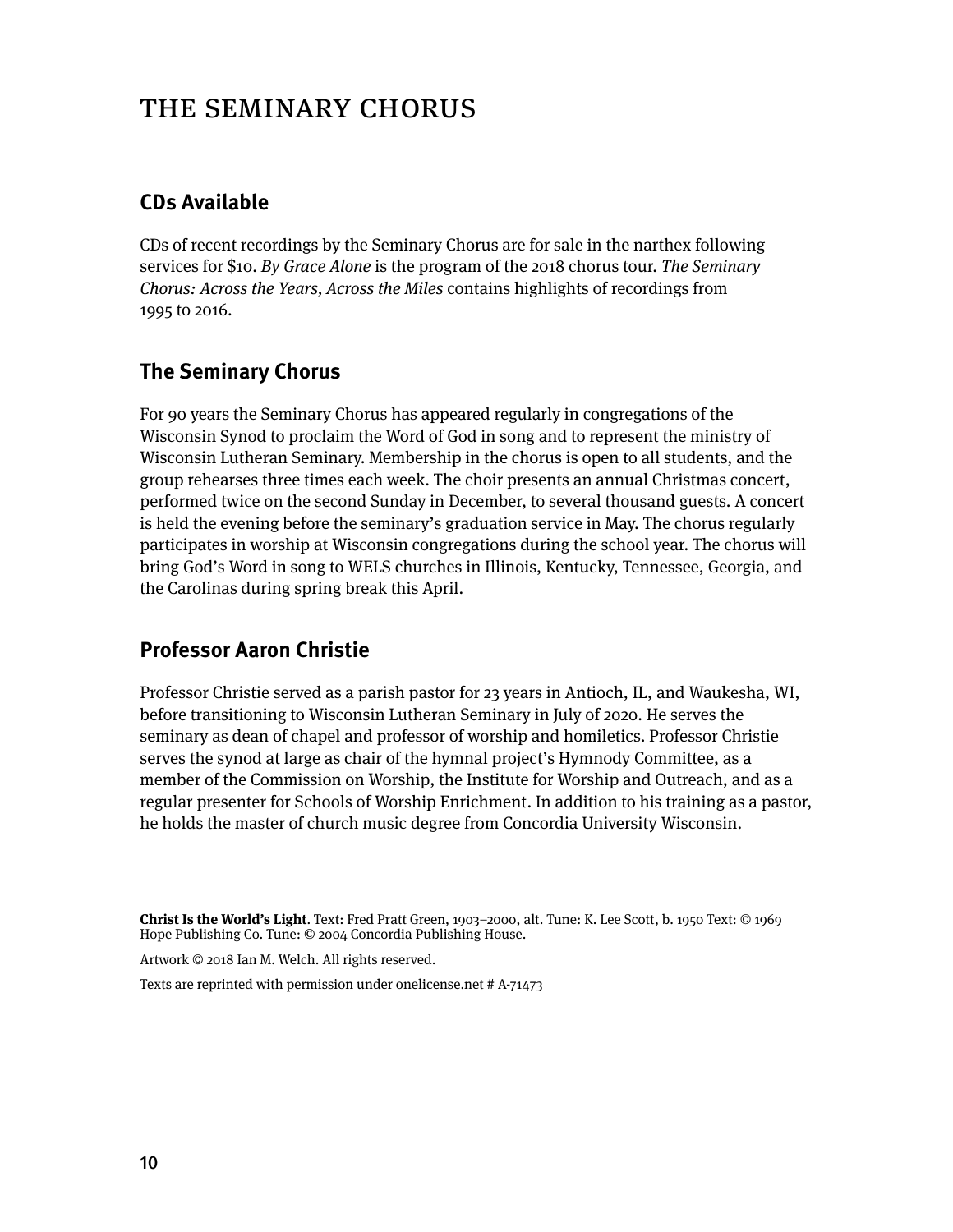## **The Seminary Chorus**

### **tenor i**

Conifer Berg *Appleton, WI* Samuel Boeder *New Ulm, MN* Keith Brassow *Saginaw, MI* Noah Bruckschen *Mishicot, WI* Mark Burger *Grand Ledge, MI* Andrew Carter *Brownsville, WI* Ethan Carter *Cheyenne, WY* Alex Lindemann *Lewiston, MN* Ryan Mitchell *South Haven, MI* Jonah Schlomer *Rome, WI* Aaron Schultz *Rhinelander, WI*

### **bass i**

Buok Chuol *Omaha, NE* Simeon Crass *Rock Island, IL* Jacob Heyn *Cincinnati, OH* Nathan Holz *Clarksville, TN* Daniel Husi *Brentwood, TN* Jacob Kieselhorst *Watertown, WI* Samuel Lor *Kansas City, KS* Jordan Massiah *Pickering, ON CAN* Malachi Mortensen *Beaver Dam, WI* Tristan Pankow *Topeka, KS* JonAlden Pedersen *Fond du Lac, WI* Nathanael Plocher *Pardeeville, WI* Robert Read *Richardson, TX* Nathan Riley *Windsor, WI* Lukas Sak *Lake Orion, MI* Noah Satorius *Annandale, VA* Nathan Savage *Phoenix, AZ* Noah Schaewe *Colgate, WI* Jake Schlomer *Rome, WI* Jacob Ungemach *Manitowoc, WI* Philip Waldschmidt *Greenfield, WI* Collin Wenzel *Appleton, WI*

Jacob Borgwardt *Savannah, GA*

### **tenor ii**

Duke Backhaus *Tomah, WI*

### **bass ii**

Philip Balge *New Ulm, MN* Ben Bitter *Milwaukee, WI* Jacob Bitter *Milwaukee, WI* Peter Christie *Waukesha, WI* Silas Dose *New Ulm, MN* Isaiah Duff *St. Paul, MN* Jonathan Fleischmann *Kaukauna, WI* Clayton Fury *Houston, TX* Jonathan Gumm *Kekoskee, WI* Ryan Gurgel *Mequon, WI* Joel Prange *Burlington, WI* Ben Roekle *Racine, WI* Joshua Schroeder *Chula Vista, CA* Philip Snyder *Wonewoc, WI* Nathan Wong *New Ulm, MN* Eric Zabell *Green Bay, WI* Isaiah Zabell *Green Bay, WI*

Dallas Biga *Dexter, MI* Daniel Gensmer *Cape Coral, FL* Noah Hartmann *West Melbourne, FL* Ryan Henning *Jenera, OH* Joseph Kasper *Lawrenceville, GA* Caleb Koelpin *Dallas, TX* Micah Otto *Baraboo, WI* Nathaniel Stein *Pardeeville, WI* David Young *Oconomowoc, WI*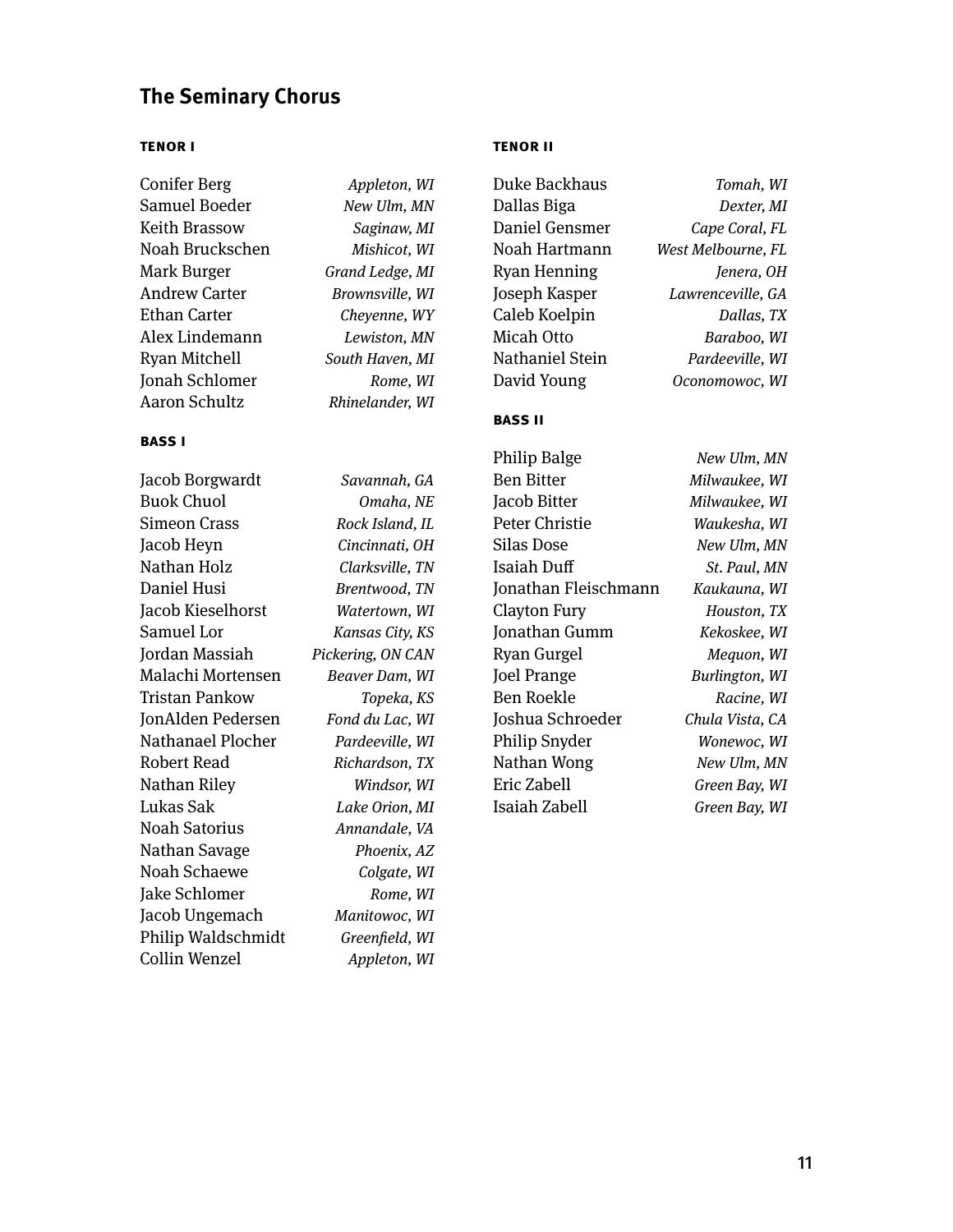# **Service Participants**

| <b>Preacher</b>                 | Nathan Savage<br>President of the WLS Chorus                                                                                              |
|---------------------------------|-------------------------------------------------------------------------------------------------------------------------------------------|
| Crucifer                        | <b>Joel Prange</b>                                                                                                                        |
| <b>Torch Bearers</b>            | Peter Christie, Buok Chuol                                                                                                                |
| <b>Guest WELS Musicians</b>     | Jack Boatman, violin<br>Grace, Milwaukee, WI                                                                                              |
|                                 | Lori Guse, violin<br>Morning Star, Jackson, WI                                                                                            |
|                                 | Jessi Kolberg, viola<br>Loving Shepherd, Milwaukee, WI                                                                                    |
|                                 | Hope Loersch, cello<br>St. Mark's, Watertown, WI                                                                                          |
|                                 | Emmalie Olson, flute<br>Good Shepherd, West Bend, WI                                                                                      |
|                                 | Nate Amundson, trumpet<br>Good Shepherd, West Bend, WI                                                                                    |
|                                 | Grace Amundson, <i>trombone</i><br>Good Shepherd, West Bend, WI                                                                           |
| <b>Student Musicians</b>        | Jonathan Gumm, trumpet<br>Jacob Ungemach, euphonium<br>Jake Schlomer, guitar<br>Jordan Massiah, percussion<br>Joshua Schroeder, saxophone |
| <b>Accompanists</b>             | Ryan Henning, Nathanael Plocher                                                                                                           |
| <b>Chorus Officers</b>          | Nathan Savage, president<br>Joel Prange, vice president                                                                                   |
| <b>Service Art &amp; Design</b> | Ian Welch                                                                                                                                 |